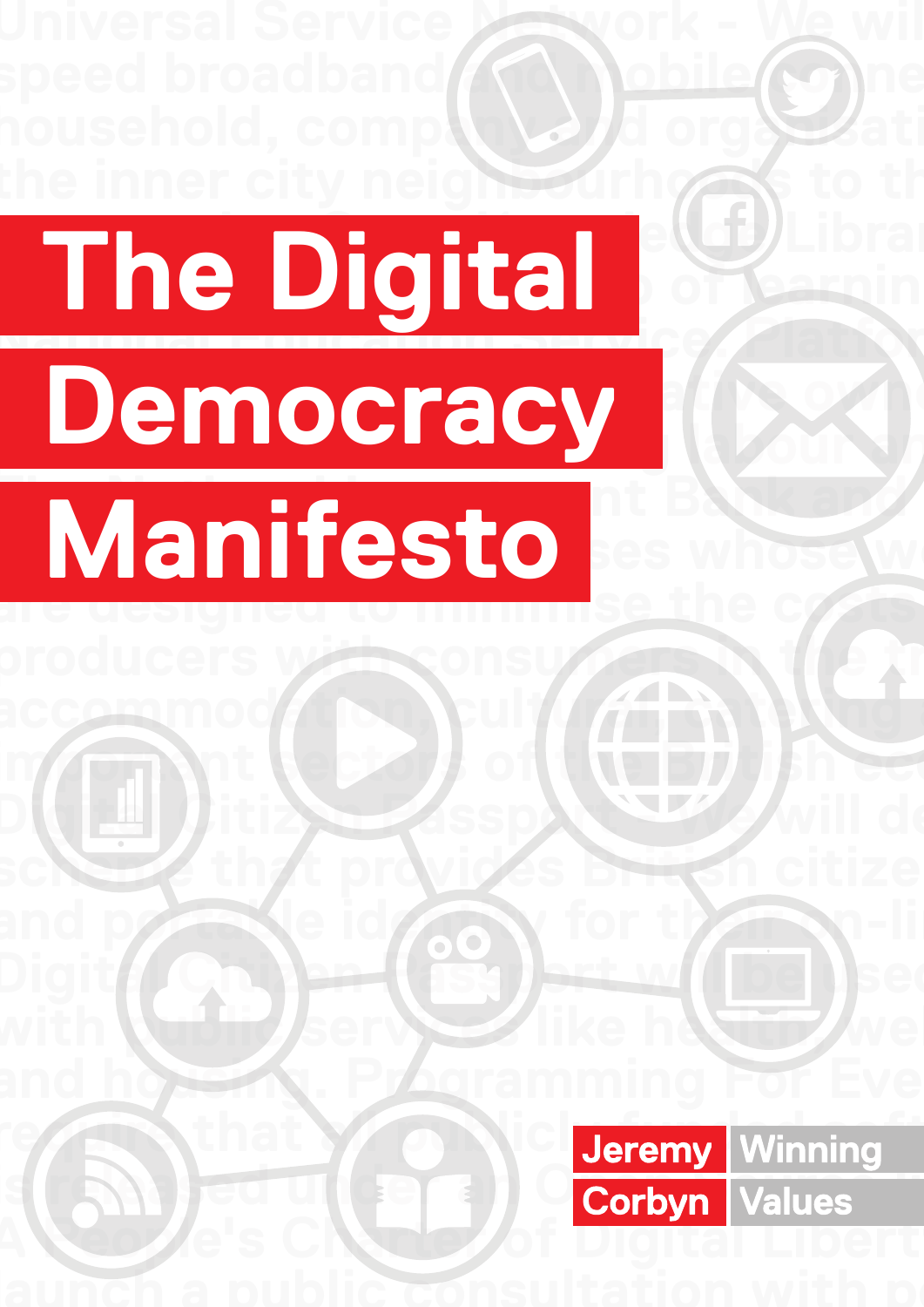## **Universal Service Network**

We will deliver high speed broadband and mobile connectivity for every household, company and organisation in Britain from the inner city neighbourhoods to the remotest rural community. The National Investment Bank will fund the public sector backbone of this vital infrastructure project, regional banks will support local access cooperatives and Ofcom will coordinate the private telecoms companies' contribution to its realisation. Because ubiquitous access to digital networks is now a prerequisite of 21st century life and business, we will ensure that high speed broadband and mobile connectivity is available at the same low price without any data transfer cap across the whole country.

### **Open Knowledge Library**

We will create a free-to-use on-line hub of learning resources for the National Education Service. The Open Knowledge Library will be the digital repository of lessons, lectures, curricula and student work from Britain's nurseries, schools, colleges and universities. We will require the findings of all state-funded research to be made available without charge to the general public through this learning portal. In collaboration with the teachers' unions and the NUS, the Open Knowledge Library will host virtual meeting places for educational professionals and students to share experiences, disseminate ideas and form collaborations.

# **Community Media Freedom**

We will ensure that British citizens are able both to express their own views and to receive the widest possible diversity of opinions over high speed digital networks. The National Education Service will provide learning resources for students of all ages to acquire the theoretical insights and practical skills for analysing and making media. The BBC Charter will be updated with a firm commitment to nurture and broadcast programming from local and identity communities. Ofcom will protect network neutrality from discrimination between data streams and manipulation of software algorithms for private gain. National and local funding bodies will be encouraged to sponsor new media arts projects. We will reform the laws on intellectual property so that both producers and consumers benefit.

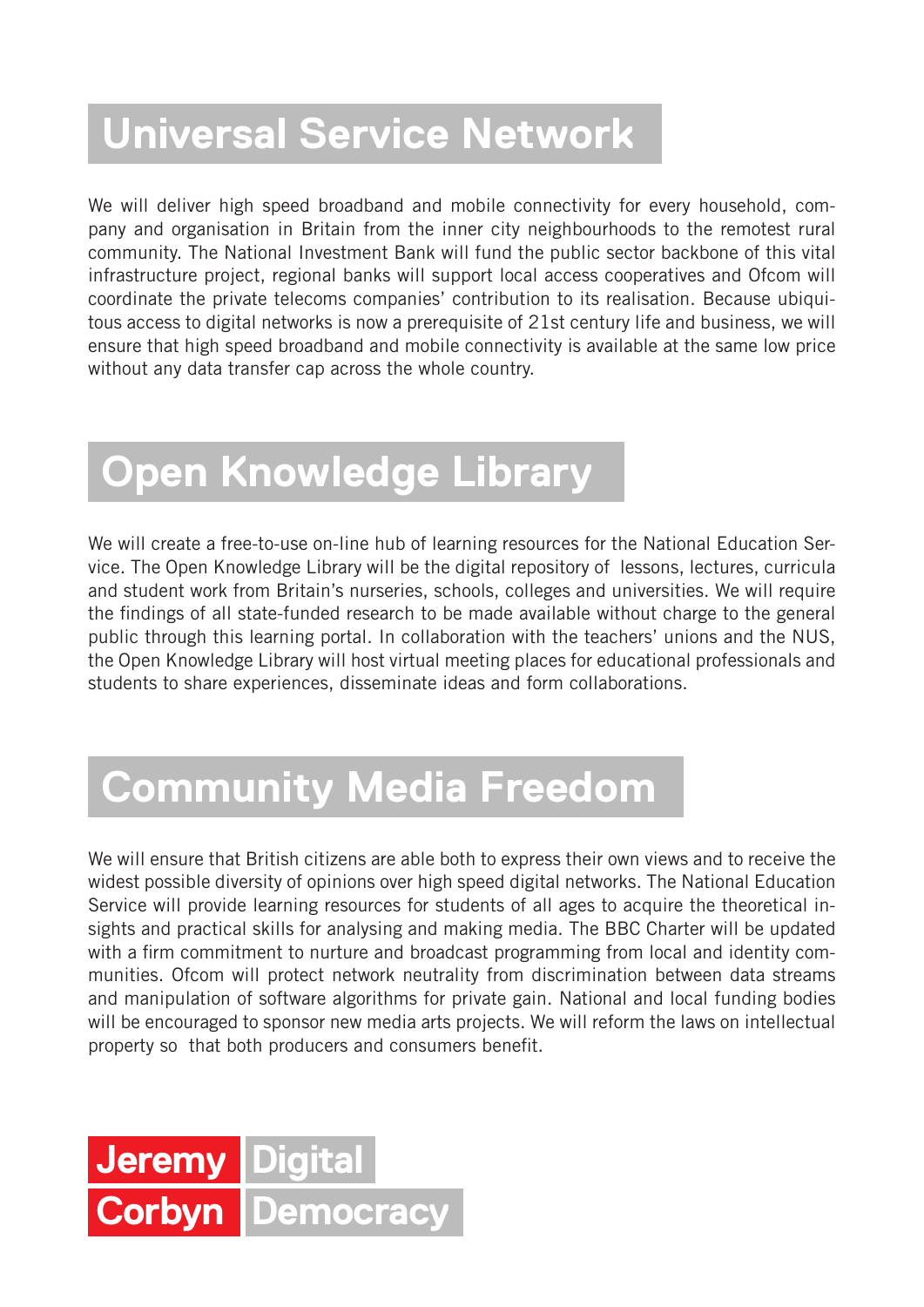### **Platform Cooperatives**

We will foster the cooperative ownership of digital platforms for distributing labour and selling services. The National Investment Bank and regional banks will finance social enterprises whose websites and apps are designed to minimise the costs of connecting producers with consumers in the transport, accommodation, cultural, catering and other important sectors of the British economy. We will introduce new laws guaranteeing a secure employment contract and the inalienable right of trade union membership to everyone who earns most or some of their livelihood from digital platforms. We will apply the best practices and adopt the technological innovations of this cooperative upgrade of the sharing economy to improve the provision, delivery and utilisation of public sector services at the local, regional and national levels.

### **Digital Citizen Passport**

We will develop a voluntary scheme that provides British citizens with a secure and portable identity for their on-line activities. The Digital Citizen Passport will be used when interacting with public services like health, welfare, education and housing. It also can be the network intermediary with commercial providers of tangible or virtual goods. The individual holders of a Digital Citizen Passport will be able to control who has access to their personal data and for what purposes. We will encourage people to share anonymised information for medical, government and academic research. We will protect the human right of individual privacy with strict laws against the unauthorised hacking of Digital Citizen Passports by either public bodies or private individuals.

# **Programming For Everyone**

We will encourage publicly funded software and hardware to be released under an Open Source licence. Where possible, government agencies will upgrade their computers and networks with these improved versions of democratic programming. The National Education Service will enthuse both children and adults to learn how to write software and to build hardware. Public bodies will financially reward staff technicians who significantly contribute to Open Source projects. We will host official events which celebrate the achievements of both the professional and hobbyist designers of the networked future.